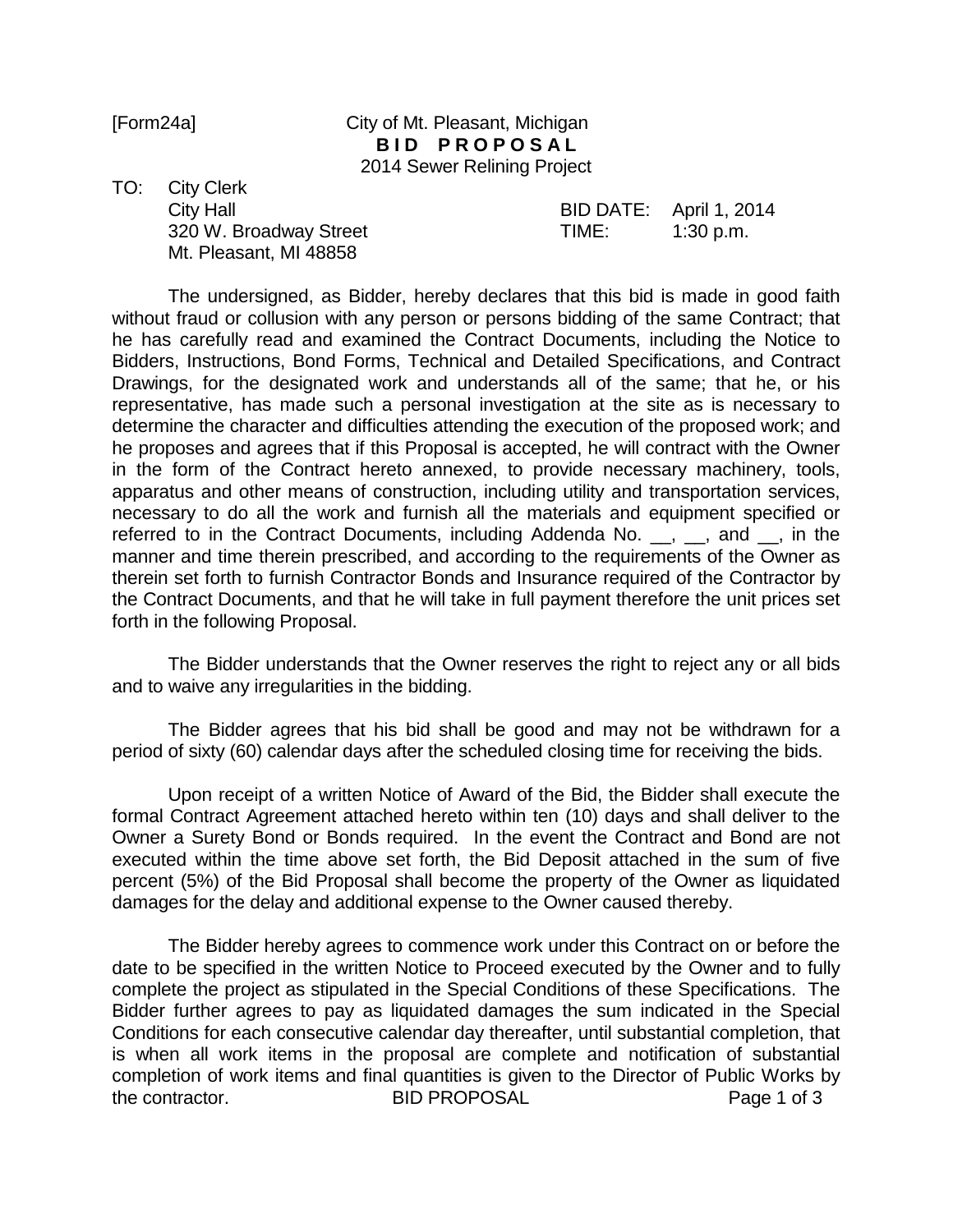The below unit prices shall include all labor, materials, overhead, profit, insurance, etc., to cover the finished work of the several kinds specified, and the Bidder agrees to perform all of the work described in the Specifications and/or shown on the Plans for the following unit prices:

| <b>ITEM</b><br>NO. | <b>DESCRIPTION</b>                                                                                                    |                  | QTY UNIT UNIT COST TOTAL |                                       |          |                |
|--------------------|-----------------------------------------------------------------------------------------------------------------------|------------------|--------------------------|---------------------------------------|----------|----------------|
| #1                 | 15" Sewer/Cured in Place Pipe (7.5 mm) 3200 LFT \$____________ \$__________                                           |                  |                          |                                       |          |                |
| #2                 | <b>Reinstate Service Connection</b>                                                                                   |                  |                          | 1 EA \$______________ \$_____________ |          |                |
|                    |                                                                                                                       |                  |                          |                                       |          |                |
|                    |                                                                                                                       | <b>TOTAL BID</b> |                          | \$                                    |          |                |
|                    |                                                                                                                       |                  |                          | =================<br>(figures)        |          |                |
|                    | <u> 1989 - Johann Barn, mars ar breithinn ar chwaraeth a bhaile ann an t-an an t-an ann an t-an ann an t-an ann a</u> |                  |                          |                                       | and /100 | <b>Dollars</b> |
|                    | (written)                                                                                                             |                  |                          |                                       |          |                |
|                    | RESPECTFULLY SUBMITTED,                                                                                               |                  |                          |                                       |          |                |
|                    |                                                                                                                       |                  |                          |                                       |          |                |
|                    |                                                                                                                       |                  |                          |                                       |          |                |
|                    |                                                                                                                       |                  |                          |                                       |          |                |
|                    |                                                                                                                       |                  |                          |                                       |          |                |
|                    |                                                                                                                       |                  |                          |                                       |          |                |
|                    |                                                                                                                       |                  |                          |                                       |          |                |
|                    |                                                                                                                       |                  |                          |                                       |          |                |

BID PROPOSAL Page 2 of 3